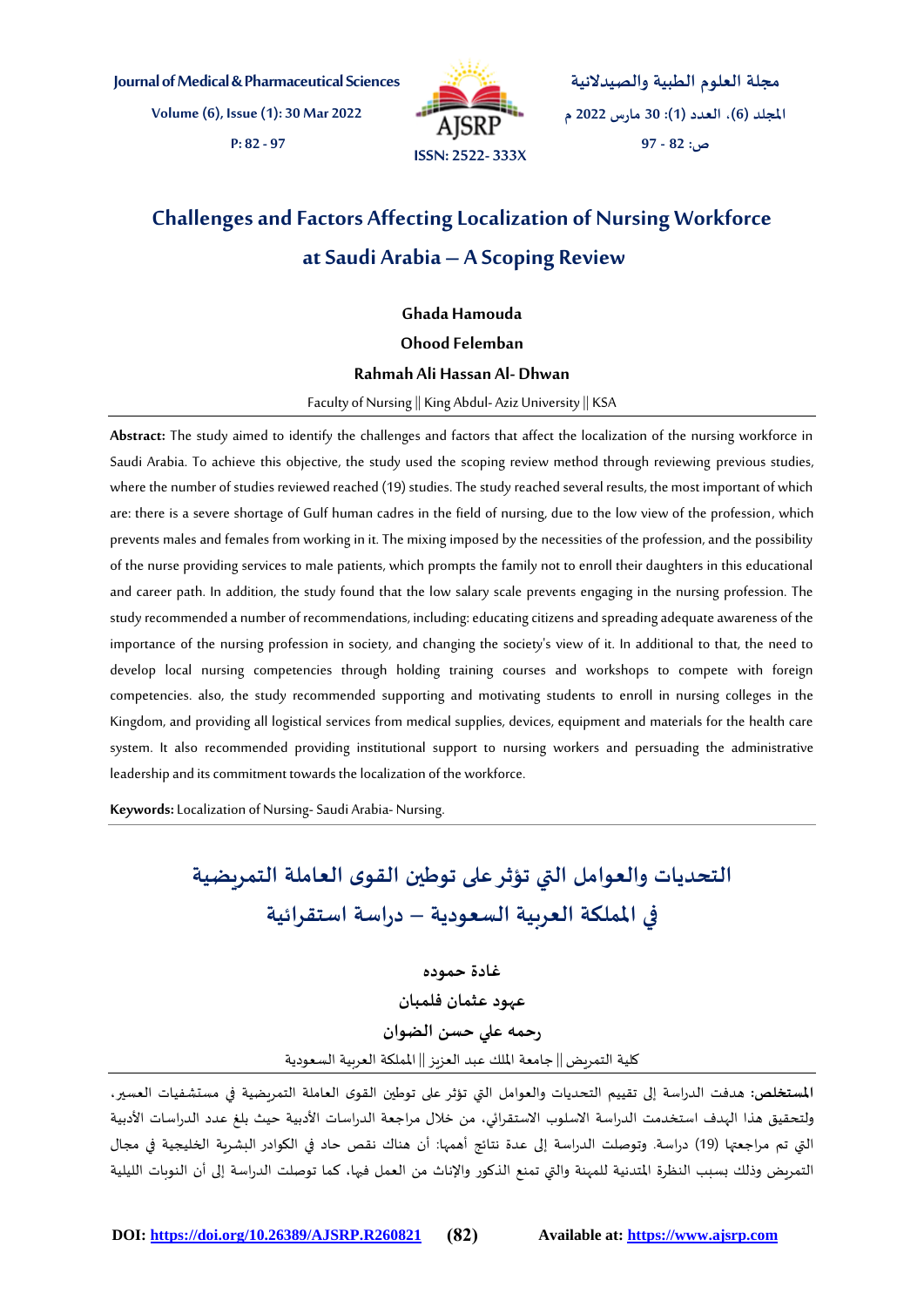للمهنة تشكل تحديًا كبيرًا للممرضات بسبب بقائهن خارج المنزل ليلاً، كما أن الاختلاط الذي تفرضه ضرورات المهنة، وإمكانية قيام ً ً ً الممرضة بتقديم خدمات للمرضى الذكور، الأمر الذي يدفع الأسرة إلى عدم إلحاق بناتها بهذا المسار التعليمي والوظيفي، بالإضافة لذلك توصلت الدراسة إلى أن سلم الرواتب املنخفض يمنع االنخراط بمهنة التمريض. وأوصت الدراسة بعدد من التوصيات منها: توعية املواطنين ونشر الوعي الكافي بأهمية مهنة التمريض في املجتمع، وتغييرنظرة املجتمع إليها، كما أوصت الدراسة بضرورة تطوير الكفاءات التمريضية املحلية وذلك من خالل عقد دورات تدريبية وورشات عمل لتنافس الكفاءات األجنبية. بالضافة لذلك أوصت الدراسة بدعم وتحفيز الطلاب على الالتحاق بكليات التمريض في الملكة، وتوفير كافة الخدمات اللوجستية من المستلزمات الطبية والأجهزة والمعدات والمواد الخاصة بنظام الرعاية الصحية. كما أوصت بتقديم الدعم المؤسسي للعاملين في التمريض واقناع القيادة الإدارية والتزامها باتجاه توطين القوى العاملة.

**الكلمات املفتاحية:** توطين التمريض - السعودية – التمريض.

## **Introduction.**

The Kingdom of Saudi Arabia (KSA) is currently passing through a significant national transformation phase to achieve the maximum rates of economic and social development, through a process serves as a roadmap for the future, known as Saudi Vision 2030 (Saudi Arabia's Vision 2030). Health care sector is one of the most important and largest sectors that contribute to achieving the goals of the Kingdom's vision. The nursing profession represents a significant component of the healthcare system, and they represent the greatest number of the healthcare professionals in the KSA, that's why Saudi nursing reforms will be extremely important to the transformation's success (Alluhidan, et al. 2020).

One of the ministry of health's goals for contributing to the kingdom vision 2030 is to improve the attractiveness of nursing as a desired career option and to shed light on its critical role in the multidisciplinary healthcare provider. However, there is a noticeable improvement in the nursing workforce in the Kingdom, but many challenges constitute an obstacle for the advancement of this profession, one of these challenges is that most of the nursing workforce are expatriates (non- Saudi nurses), although the new policies call for an increase in the number of Saudi nurses (Alsadaan, N., Jones, L. K., Kimpton, A., & DaCosta, C. 2021)

The latest statistics indicate that as of 2020, KSA had a total of 196,701 nurses, but only 84,384 (around 42.9) were Saudi, most of them are female, compared with 112,316 (around 57.1%) of foreign nurses (nurses with non- Saudi citizenship) are predominantly Indian and Pilipino. (Health Mo ed. Kingdom of Saudi Arabia; 2020). Moreover, the need for nurses in Saudi Arabia is expected to more than double by 2030, as the nation's population continues to expand at a 2.52 percent yearly rate. This means that by 2030, around 150,000 nurse positions should have been filled. To meet this need without relying on foreign recruitment, Saudi Arabia should graduate and hire 10,000 new nurses each year. (Alsufyani, et al 2020.)

Recruitment of expatriate qualified nurses is expensive and often nurses will come up with shortterm intentions to work for a few years and return to their families, resulting in a strong attrition rate and therefore a substantial recruitment expense (Aboshaiqah et al., 2016). Expatriate nurses' dedication may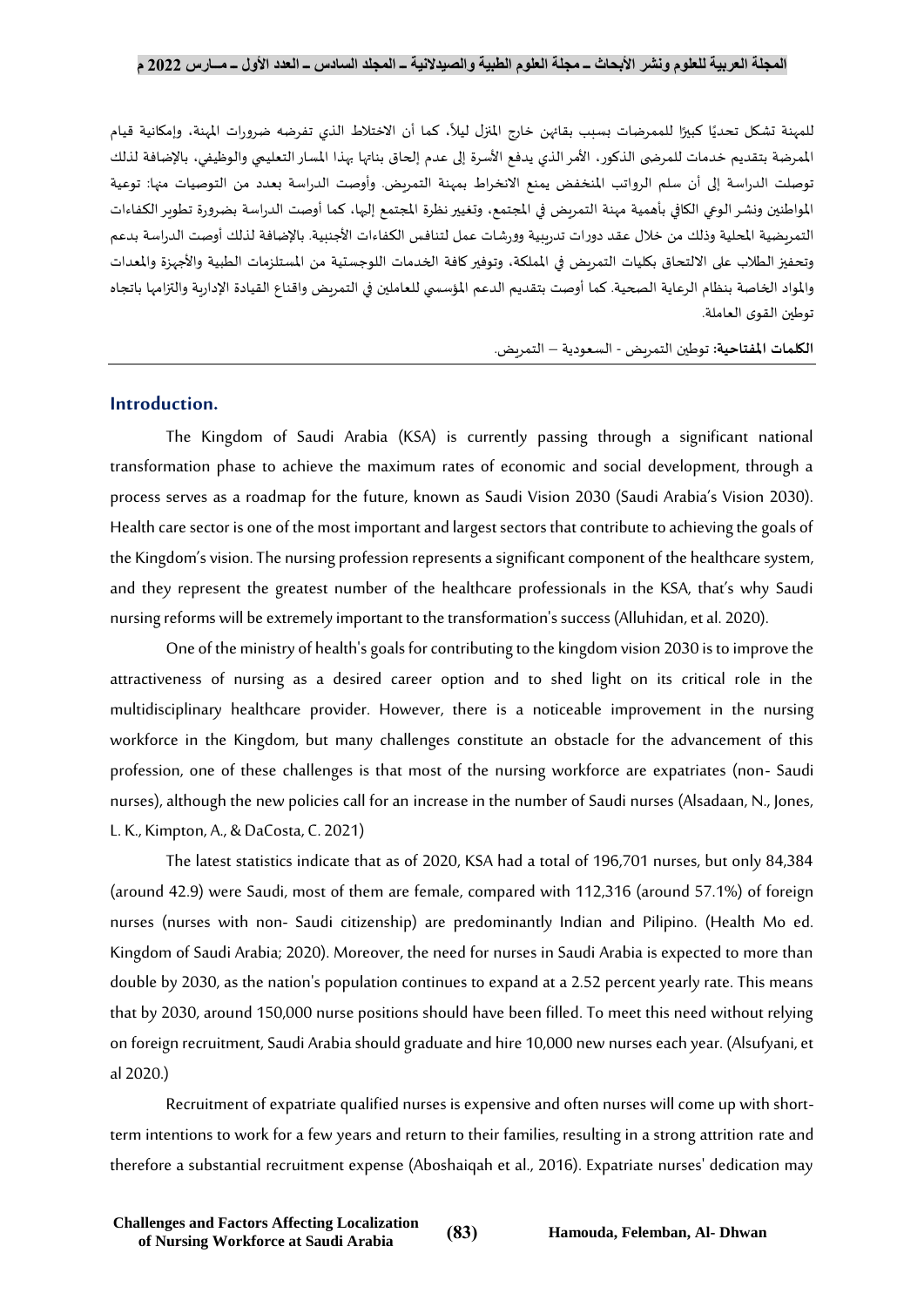#### **المجلة العربية للعلوم ونشر األبحاث ــ مجلة العلوم الطبية والصيدالنية ــ المجلد السادس ــ العدد األول ــ مــارس 2022 م**

often contribute to a mass evacuation in periods of regional conflict, as in the 1990 Gulf War (Al- Yami and Watson, 2014). Additionally, Current nurse- patient contact practices do not address the needs of Saudi patients due to ethnic, religious and linguistic variations between nurses and patients. (Alshammari, M., et al., 2019).

Thus, this raises serious concerns regarding the importance of nursing workforce localization, The workforce localization system is considered one of the integrated systems for human resources management, as it includes the process of creating and maintaining an environment that encourages national workers through integration and effective linking of the process of localizing jobs and human resource activities, workforce localization requires creating an environment that focuses on the importance of the human element as one of the enterprise's investment assets to reach their maximum potentials and capabilities in pursuit of the objectives of the establishment in which they work (Ali, et al, 2020).

The nursing workforce situation in KSA is precarious due to its low number of nurses trained and imminent loss of large numbers of diploma nurses able to provide direct patient care. Specific cultural challenges such as a strong focus on family roles, especially for women, add to the challenge of expanding the national workforce to meet growing needs (Aboshaiqah et al., 2016).

The nursing workforce situation in KSA is precarious due to its low number of nurses trained and imminent loss of large numbers of diploma nurses able to provide direct patient care. Specific cultural challenges such as a strong focus on family roles, especially for women, add to the challenge of expanding the national workforce to meet growing needs (Aboshaiqah et al., 2016).

Many factors affecting the localization of Saudi nurses have been linked to the provision of an appropriately qualified nursing workforce, good management, appropriate staffing levels and as well as promotes quality of work life, cultures and structures of health systems, achieving this certainly would increase nurse satisfaction, retention and ultimately increase recruitment of Saudi nurses.

So it is relevant to assess Challenges and Factors Affecting Localization of Nursing Workforce in Saudi Arabia with different contexts, can play a role in this regard or not.

#### **Study Problem:**

Localization of workforce pertains to the efforts made by the Kingdom to qualify and train citizens to carry out and work efficiently and with high capabilities in the jobs assigned to competencies of noncitizens of the state. To form a better understanding of the process, and to fulfill the objectives of the research, it is important to shed the light on the factors and challenges facing the process.

To that end, the researcher has reviewed different studies to better understand the pillars/factors, and challenges facing the localization process .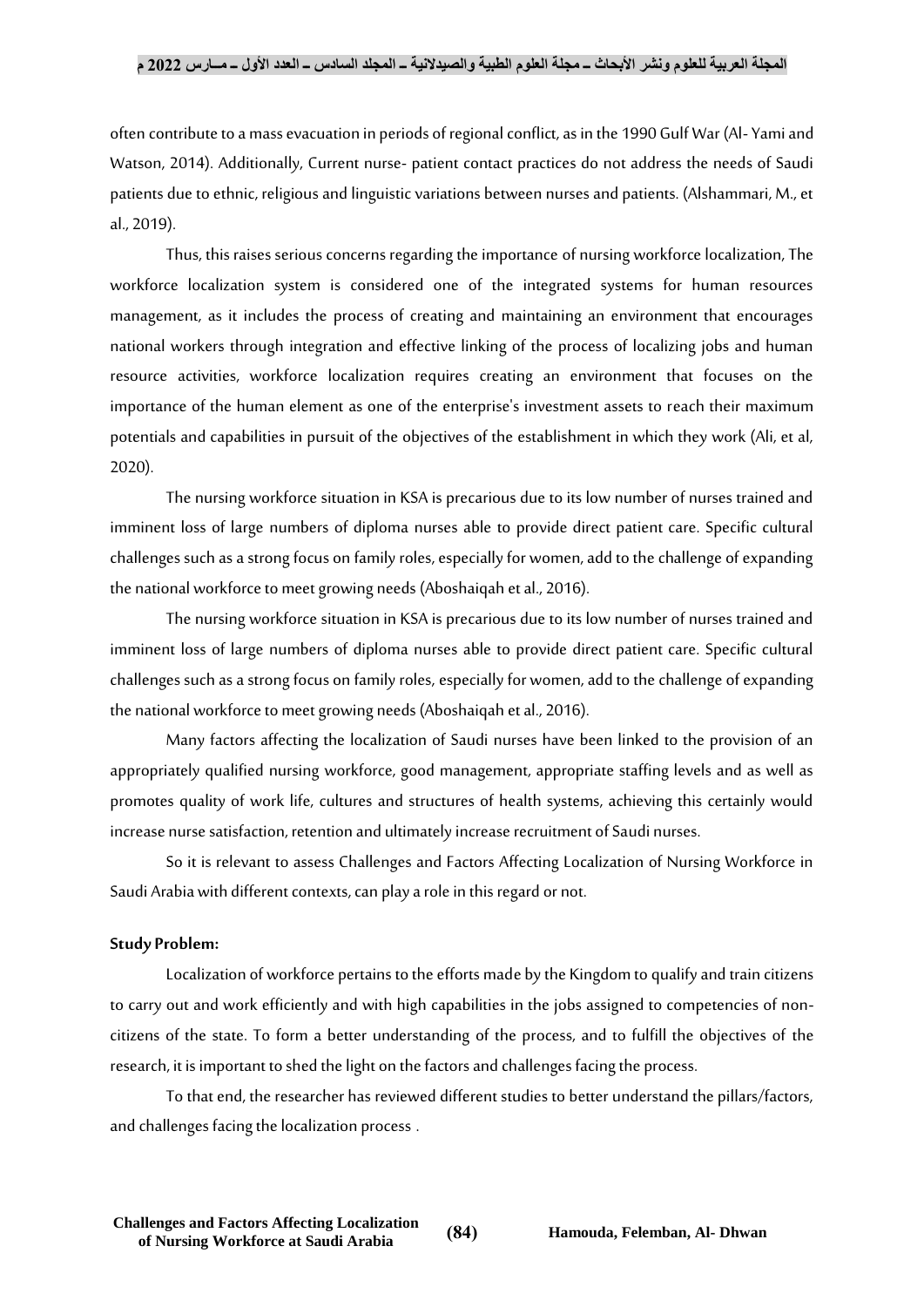The study of Waxin et al (2020) argued that there are different challenges facing the localization of workforce namely poor skills and education, low wages, low level of awareness of career nature, high levels of competition, resistance from expatriates. While the study showed that in order for the localization process to be effective, there is a need to develop communication methods to attract employees who can add value, focus on internal recruitment methods, reserve positions for citizens, and continuously evaluate recruitment practices and its suitability to citizens.

In addition to that, the study of (Bose, & Dey, 2018) showed that availability of expertise is the main factor affecting the success of localization, the localization process can be looked at from another perspective, that is the commitment of the workforce to the work. That said, the study of (El- Dief & El-Dief, 2019) showed that the localization is one of the contextual factors affecting commitment to career choice along with the nature of the industry, social status, and wasta.

As for organizational hierarchy and salaries scale, the study of Aman- Ullah et al (2020) showed that employee empowerment and recognition as well as promotion and incentives play a substantial role in employees' retention. In other words, development of employees and empowering them to take lead positions within the organization, as well as providing them with the compensations they deserve based on a clear performance appraisal are considered important factors that eventually lead to employee retention.

According to Yang & Jiang (2016), the organization should among other factors focus on being transparent on its payment decisions, and to be flexible with employees especially those who prove to have high qualifications, those factors among other were considered determinants of employee retention.

The study of (Waxin et al, 2015) also showed that demographic, educational and motivational aspects represent a challenge to the localization process. In addition to that, the study also argued that economic challenges, social, cultural, political, and legal aspects also have a negative impact on the success of the localization process .

To sum up, the researcher believes that in order to ensure the success of the workforce localization, there are different factors that should be considered. After reviewing related studies, these factors can be grouped into two main groups namely internal factors and external factors. Where internal factors include organizational support that include the availability of the training and capacity building programs for the workforce, and Organizational motivation that include moral & financial motivation provided to the workforce. As for the external factors, this includes the political, economic, social, and legislative factors.

In addition to that, the review of previous studies showed that there are different challenges facing the localization process as showed above. The researcher summed up these challenges into 4 main challenges namely: Availability of Saudi Nurses, Performance of Saudi Nurses (skills and competencies), Distribution of Saudi Nurses, and Government and Management.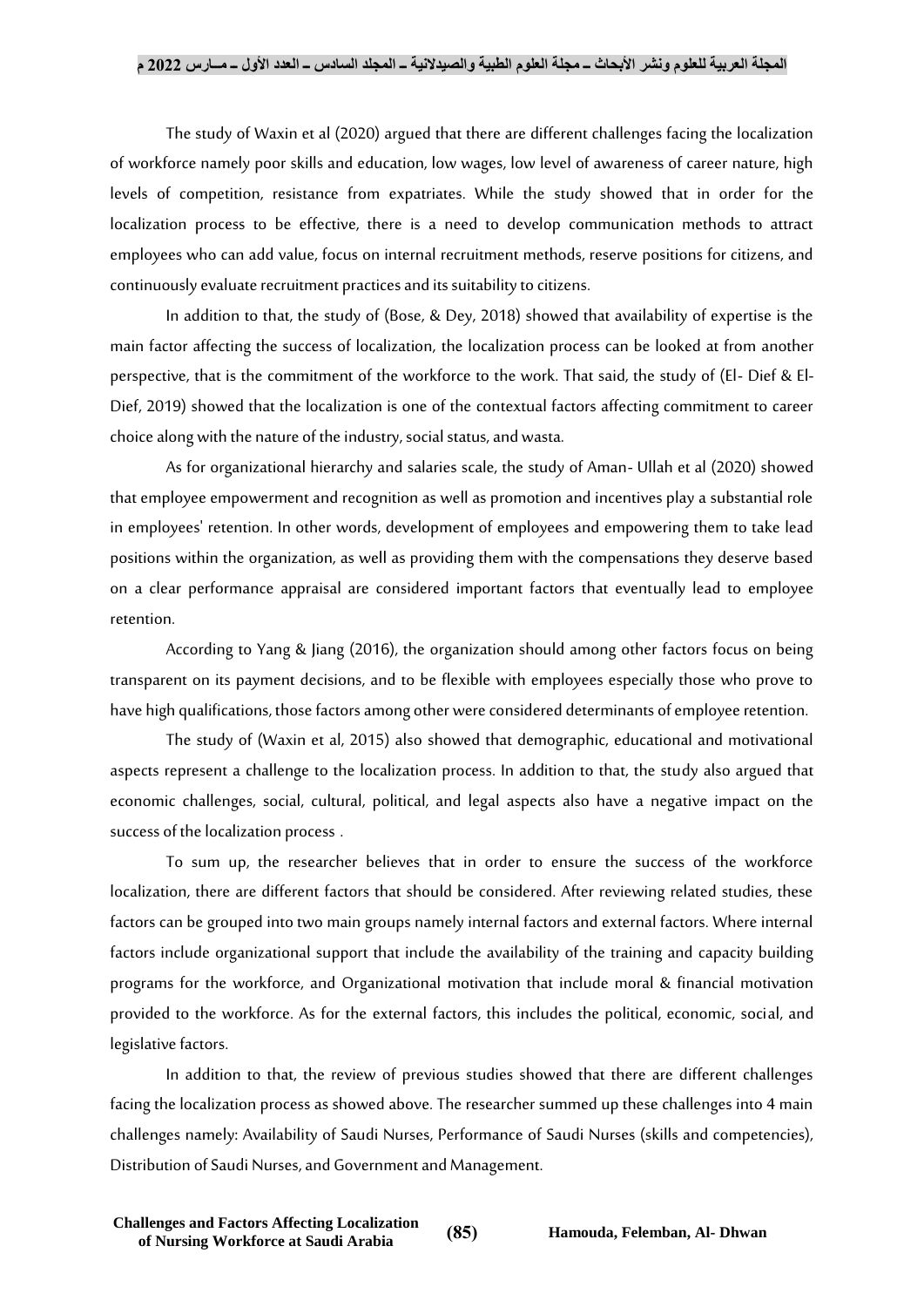To that end, the study problem can be formulated in the following question:

What are the challenges and factors affecting localization of nursing workforce in Saudi Arabia?

### **Study Importance:**

Theoretical importance:

The study is considered a starting point for further research in regard to challenges and factors affecting localization of nursing workforce in Saudi Arabia, where researchers can build on the results of the research to further explore the challenges and factors affecting the workforce localization.

Practical Importance:

The importance of this study can be seen from the variables and dimensions it focuses upon namely in its attempt to identify the challenges and factors affecting localization of nursing workforce at Saudi Arabia that will provides useful information to policy- makers and those responsible for the implementation and effectiveness of their Saudization strategies. In particular, the study will provide evidence about challenges that may face the localization of nursing workforce, and provide important information's about the factors that may affect the localization process of nursing workforce. Also, the study results would be valuable to contribution to the growing body of literature in this topic.

## **Study Methodology.**

The study followed the scoping review method, where it focused on screening previous studies concerning the scope of the study. Where the selection of the studies followed the following criteria:

#### **Inclusion criteria:**

- Studies related to localization of workforce
- Studies published in the timespan between 2014 2020
- Peer reviewed studies

#### **Exclusion criteria:**

- Studies not pertaining to localization of workforce
- Studies published before 2014
- Master degree studies
- Phd degree studies

Noting that due to limited resources, and to save time, the researcher selected the most appropriate studies which pertains directly to the aspects of the scoping review, and the studies totaled to 19 studies as showed in the table below: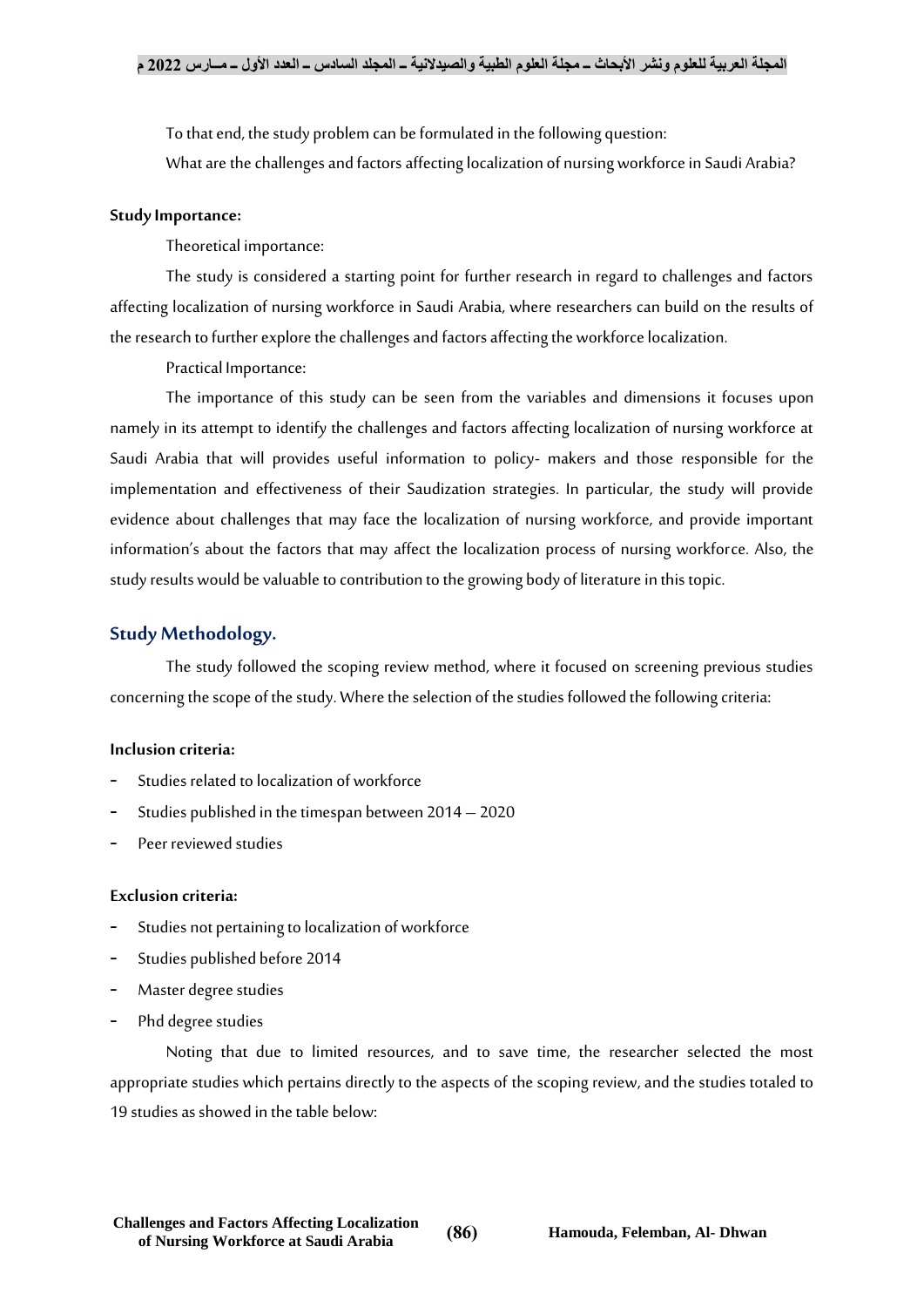| <b>Title</b>                                                                                                                                                                          | Year of<br><b>Publication</b> | Author/s              |
|---------------------------------------------------------------------------------------------------------------------------------------------------------------------------------------|-------------------------------|-----------------------|
| The moderating role of corporate reputation and employee-company identification<br>on the work- related outcomes of job insecurity resulting from workforce localization<br>policies. | 2020                          | Ali et al             |
| Qualitative study of socio- cultural challenges in the nursing profession in Pakistan.                                                                                                | 2020                          | Abbas,<br>et.al,      |
| Workforce Localization in the Arab Gulf Countries: How Do Organizations Socialize<br>the Members of a Powerful Minority?                                                              | 2020                          | Waxin et al           |
| The extent of the effect of saudization on the employment of local labor in private<br>hospitals from the point view of the owner of private hospitals:                               | 2020                          | Alshuhri,             |
| Job social adaptation for Saudi youth in Saudization jobs according to Vision 2030                                                                                                    | 2020                          | Al-Qaws               |
| Nursing education challenges from saudi nurse educators' and leaders' perspectives: A<br>qualitative descriptive study                                                                | 2019                          | Alghamdi<br>et al     |
| Workforce localization in the UAE: recruitment and selection challenges and practices<br>in private and public organizations                                                          | 2018                          | Waxin et al           |
| WORKFORCE LOCALIZATION IN THE KINGDOM OF SAUDI ARABIA: AN<br>ONTOLOGICAL PERSPECTIVE.                                                                                                 | 2018                          | Elgeddawy,.           |
| Localization of human resources in the Kingdom of Saudi Arabia                                                                                                                        | 2018                          | Al- Qahtani           |
| Saudization and the Nitaqat programs: overview and performance                                                                                                                        | 2016                          | Koyame,               |
| The effectiveness of a program based on actual counseling in reducing psychological<br>stress among workers in the nursing profession in the Kingdom of Saudi Arabia                  | 2016                          | Al- Qahtani           |
| Clinical nursing teaching in Saudi Arabia challenges and suggested solutions.                                                                                                         | 2015                          | AAI,                  |
| Unemployment in Saudi Arabia: Assessment of the Saudization Program and the<br>imperatives leading to youth unemployment.                                                             | 2015                          | Kabli,,               |
| Financialization and outsourcing in a different guise: the ethical chaos of workforce<br>localization in the United Arab Emirates.                                                    | 2015                          | Goby,                 |
| Interpersonal communication and diversity climate: promoting workforce localization<br>in the UAE                                                                                     | 2015                          | Goby et al            |
| Workforce localization in the GCC countries: policies, practices, and the labor-<br>exporting countries.                                                                              | 2015                          | Hasan,                |
| Saudization framework and unemployment in Saudi Arabia: Antecedents and<br>consequences                                                                                               | 2014                          | Abouraia,             |
| Challenges facing nursing profession in Saudi Arabia.                                                                                                                                 | 2014                          | Lamadah, &<br>Sayed,  |
| Workforce localization in the Kingdom of Saudi Arabia: Issues and challenges                                                                                                          | 2014                          | Al-Asfour,<br>& Khan, |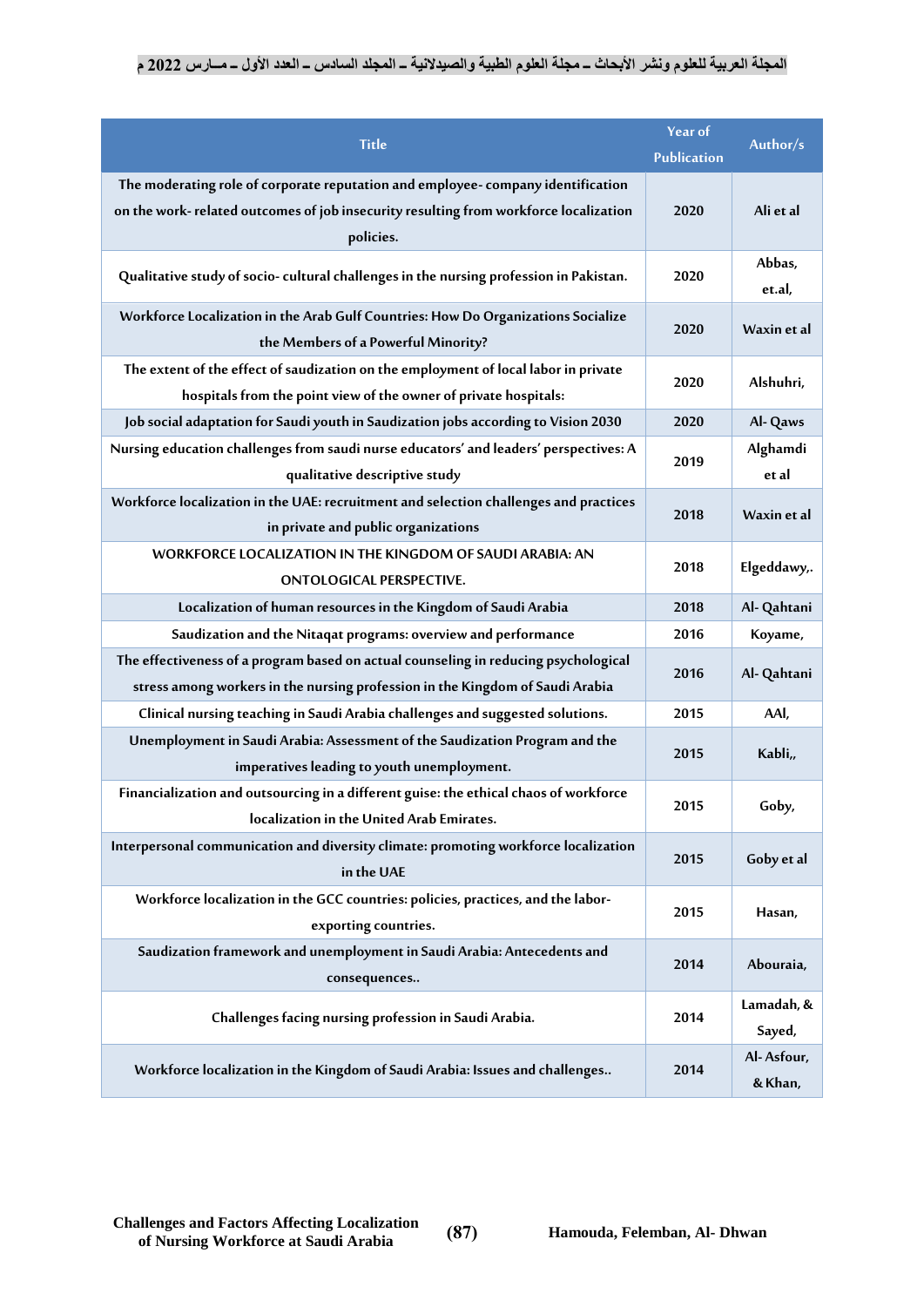## **Literature Review.**

#### **Introduction:**

Localization of human capital is considered one of the most important initiatives through which the government can implement development goals and plans on the ground in the labor market and the resulting reduction of unemployment among citizens. This chapter reviews the results of studies that addressed the topic of workforce localization to reach the results of the study.

#### **The concept of localization of the workforce:**

Localization is a term that recently given to the process of job replacement with citizens, (Waxin et al 2018) defined it as "an integrated human resource management system that includes the process of creating and maintaining an environment that encourages national workers to reach their maximum potentials and abilities in pursuit of the objectives of the facility they work in". in addition to that, the study of (Ali et al 2020) clarified the concept as "qualifying the individual citizen to carry out certain job tasks assigned to non- national competencies, provided that all the elements required to perform the work in the national individual are completed". While the study of (Goby et al, 2015) defined it in a broader and more comprehensive concept as "an integrated system for human resources management, which includes the process of creating and maintaining an environment that encourages national workers to reach their maximum potentials and capabilities in pursuit of achieving the objectives of the establishment in which they work so that this process is based on building specific skills and creating policies and practices. In order to obtain the best performance of the national labor through integration and effective linking of the process of localization management of jobs and human resources activities, the management of workforce localization requires the creation of an environment that focuses on the importance of the human element as one of the establishment's political assets, since the procedures and practices that affect the lives of individuals need to recognize the importance of the benefits that can be achieved through attention to the human element. Where the organizational culture of the establishment, its organizational structure, selection and appointment practices and policies, performance evaluation, rewards, incentives, and career advancement opportunities fundamentally highly affect the management of workforce localization.

#### **The importance of workforce localization:**

The study of Abbas et al (2020) emphasized that localization is one of the main pillars of sustainable and comprehensive development and its importance lies in the failure, or slowdown in finding suitable solutions in a timely manner, which may lead to unfortunate consequences such as the spread of unemployment. and its economic, psychological, and social effects on society. While the study of (Abouraia, 2014) mentioned its importance from another side, which is that the workforce localization works to raise the efficiency of young people and enable them to compete fairly in the labor market by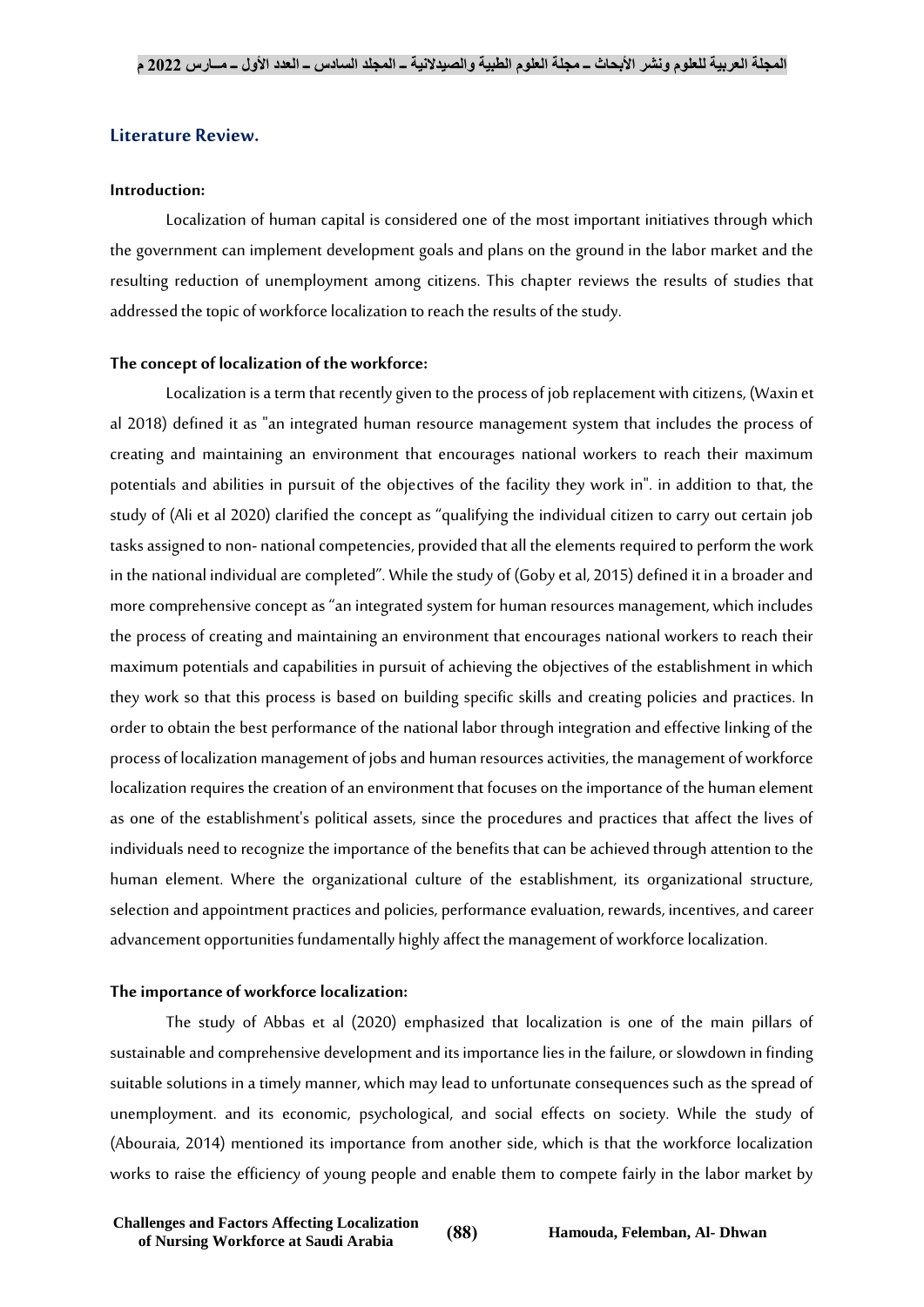providing them with the appropriate tools, so finding real opportunities for advanced training, development, and qualification in order to achieve social security, raise the standard of living and support the national economy, and provide for the huge sums that are wasted annually by transferring labor funds abroad to contribute to reducing the percentage of crimes and negative social phenomena.

The study of (Al- Asfour, & Khan, 2014) and (Goby, 2015) mentioned the importance of localizing the workforce as an incentive for young people to contribute to the development of their homelands, as it is not just an economic vision to activate the economy and diversify sources of income. Saudi citizens have received a great deal of attention and care in that regard, because investing in the human revolution is the best type of investment, and the development of manpower is greater and more long- term goals, especially in the Saudi society, which is characterized as a youthful society, the majority of its members ranging from eighteen to thirty.

## **Results and Discussion.**

#### **Factors affecting the localization of nursing :**

According to previous studies, the factors that affect the localization of nursing employment are divided into internal and external factors, following is a description of theses factors:

#### **Firstly: internal factors:**

The study of (Ali et al 2020) indicated that the success and continuity of the implementation of the localization program depends on institutional support, as the conviction and commitment of administrative leaderships, as it is not logical to start implementing a job localization program in light of the lack of conviction in the competence and ability of the national workforce. Where this conviction should be translated in the form of strong and effective support, given that the decision to localize jobs is a strategic decision and is linked to the strategic objectives of the enterprise, as workforce localization is a strategic decision aimed at long- term investment in the national human element and the success of adopting this philosophy depends on the conviction and belief of the management in the benefits of workforce localization and the localization of national competencies to senior administrative positions is a prominent sign of the success of workforce localization.

Additionally, the study of (Alshuhri, 2020) showed that the success of the Localization process involves providing incentives to citizens to encourage them to occupy jobs to support the wheel of development and progress through:

- Providing a permanent and renewable source of income for citizens.
- Establish a special department for localization.
- Positive outlook for and appreciation of the national workforce.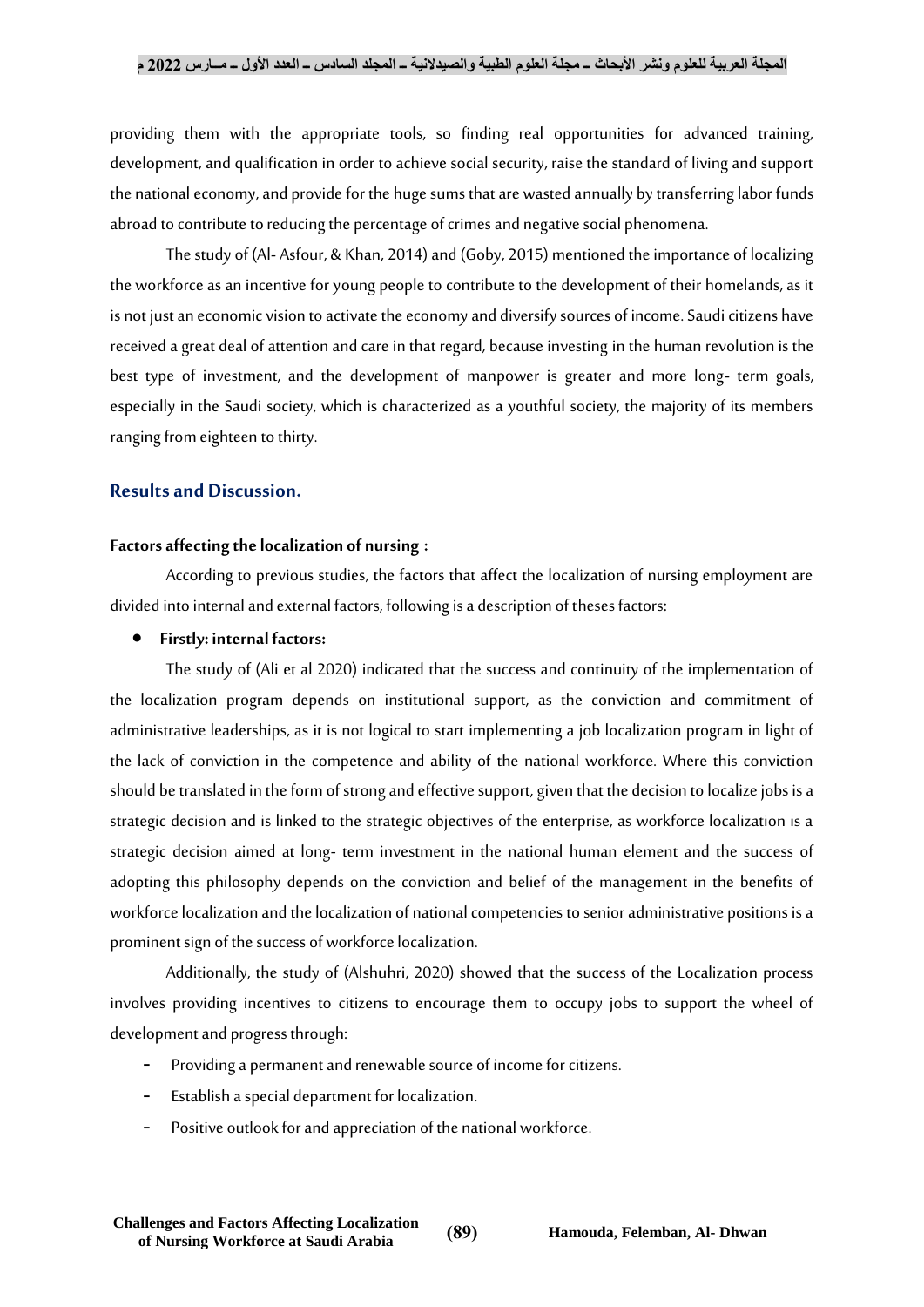- Improving working conditions in health institutions in an appropriate manner to encourage citizens to take up jobs.
- Preparing and qualifying local human cadres (nurses) with the same competencies and skills that are characteristic of imported labor.
- Providing opportunities for progress and development for the nursing workforce
- Patriotism to reach its maximum potential.
- Estimate the national human component as a human resource in the long term.
- The top management understands the term workforce localization and manage it effectively.
- Activating the media in removing general misconceptions related to nursing.

Al- Qahtani (2016) explained that the internal factors affecting localization of employment include leadership style, the organization's culture, structures, and human resource management practices. Diagnosing and identifying these challenges is an essential element for the success of the process of workforce localization. The private sector understands what is specifically meant by localizing jobs. Usually, job localization is defined by increasing the number of Saudi workers, and other dimensions such as efficiency, qualifications and capabilities are neglected, while the term "full and optimal use of national labor" that was used by the Workforce Council seems to have not been fully understood well by organizations, so the kingdom needs to adopt a term or modern terms to match the developments and changes in the workplace. The term full and optimal use of national workers can form a framework for practices and localization policies in private sector establishments, and the success of workforce localization depends on the commitment and conviction of private sector owners of the benefits of localization. One of the challenges facing the concept of workforce localization relates to the wrong generalization based on the approach it may be personal. Unfortunately, many organizations still point to the poor performance of some of the national workers as an example of the failure of the process of workforce localization. Giving the concept of workforce localization a strategic dimension and this is achieved by linking the efforts of workforce localization to the strategic objectives of the establishments, so efforts to localize jobs should not be done in isolation from these strategic goals, and in order for organizations to contribute to the development of human resources in the Kingdom of Saudi Arabia, they must begin to change their traditional approach to managing workforce localization to take a long- term strategic dimension.

# **Secondly: external factors:**

External factors are generally characterized by being outside the control of the establishment, and directly or indirectly affecting the process of workforce localization. The external variables and forces include: economic conditions, political and legal considerations, social, cultural, and technological factors. Changes in the external environment will undoubtedly have an impact on the workforce localization by shifting from the current traditional framework to a modern framework that is compatible with the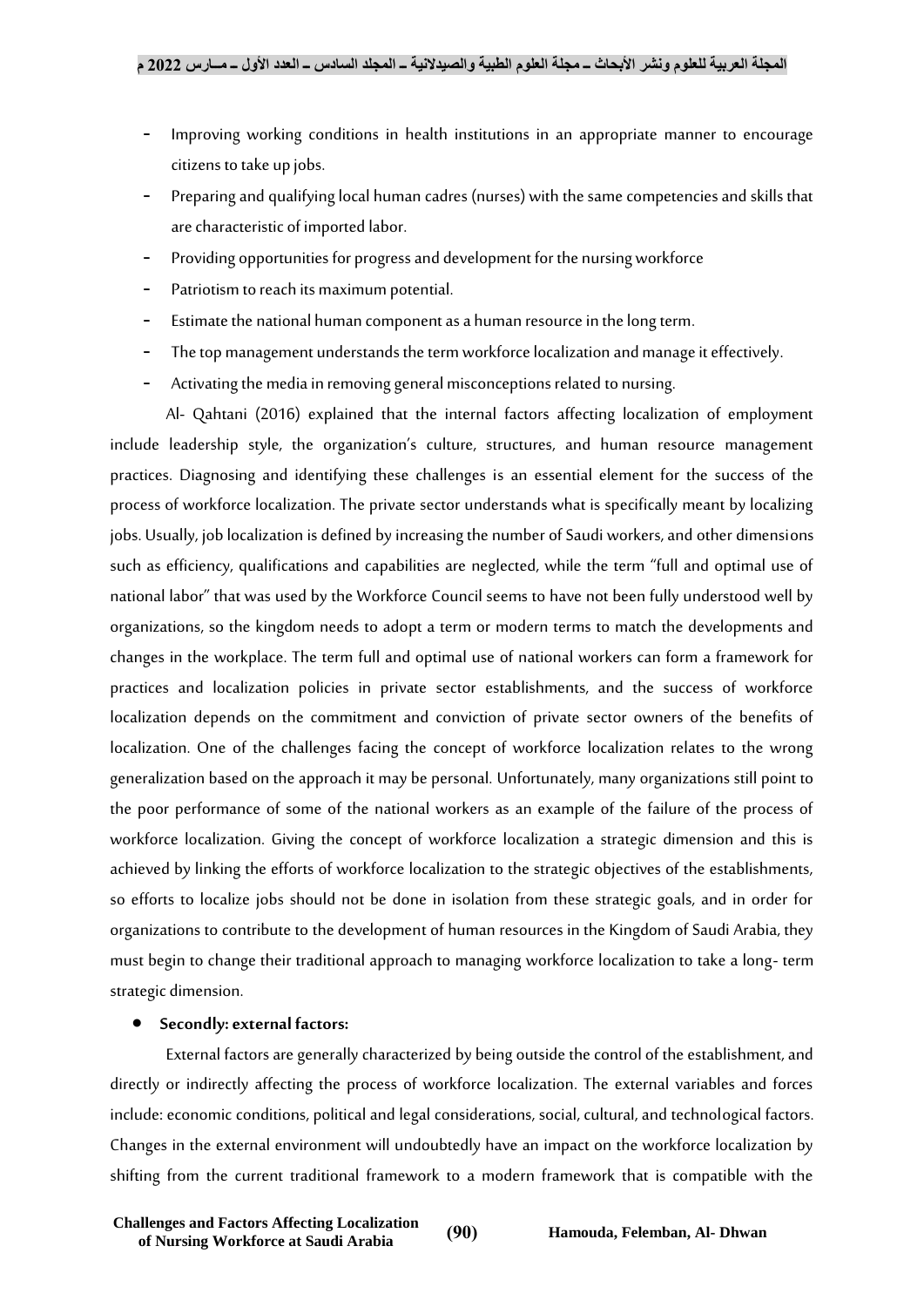requirements of the twentieth century. According to (AAl, 2014), some external factors that play a role in the employment of nursing workers, including:

- Society's despised view of the profession of nursing
- Foreign competencies are better than national competencies.
- The nursing needs of the Kingdom of Saudi Arabia exceed the supply of Saudi nurses.
- The family dispute over the nature of work, especially for females, long working hours, and mixing between the two sexes.

## **Challenges facing the localization of the workforce in the health sector:**

Despite the efforts made by the government to make the trend towards workforce localization in the health sector a success, this approach meets many trends of multiple sources and forms. By reviewing the results of previous studies, it becomes clear that there are internal obstacles that are distributed between the citizen, the health organization, the government agencies organizing localization and the society that includes these groups. In this regard, the study of (Al- Qaws, 2014) pinpointed the challenges related to the citizens themselves, which are as follow:

- The tendency of national education professionals to take easy theoretical disciplines and move away from the scientific specializations needed by the Saudi labor market, the most important of which is nursing.
- Citizens' preference to reside and work in urban and tourist areas, and their unwillingness to work in other remote areas, with the ability of expatriate workers to do so.
- Lack of awareness among Saudi citizens of the importance of localization of workforce.
- The study of (Lamadah, & Sayed, 2014) found some challenges related to the organizations such as: Relying on productivity and profitability only in the comparison between the national and expatriate components without taking into account the other indirect costs of foreign labor and balancing it with its productivity.
- The reluctance of some health organizations to employ Saudi workers, claiming that they are less productive than foreign workers and are more expensive to train.
- The unwillingness of foreign nurses to train Saudis who have recently entered work for fear that they will take their places and be replaced with.
- Some business owners evade the obligations of the localization plans, by fixing low wages for those who are employed from among the citizens, which leads them to resign due to insufficient wages for the requirements of living.

The study of (Waxin et al 2020) also emphasized the set of constraints related to regulatory bodies that prevent the success of the orientation towards localization in jobs, which are as follows: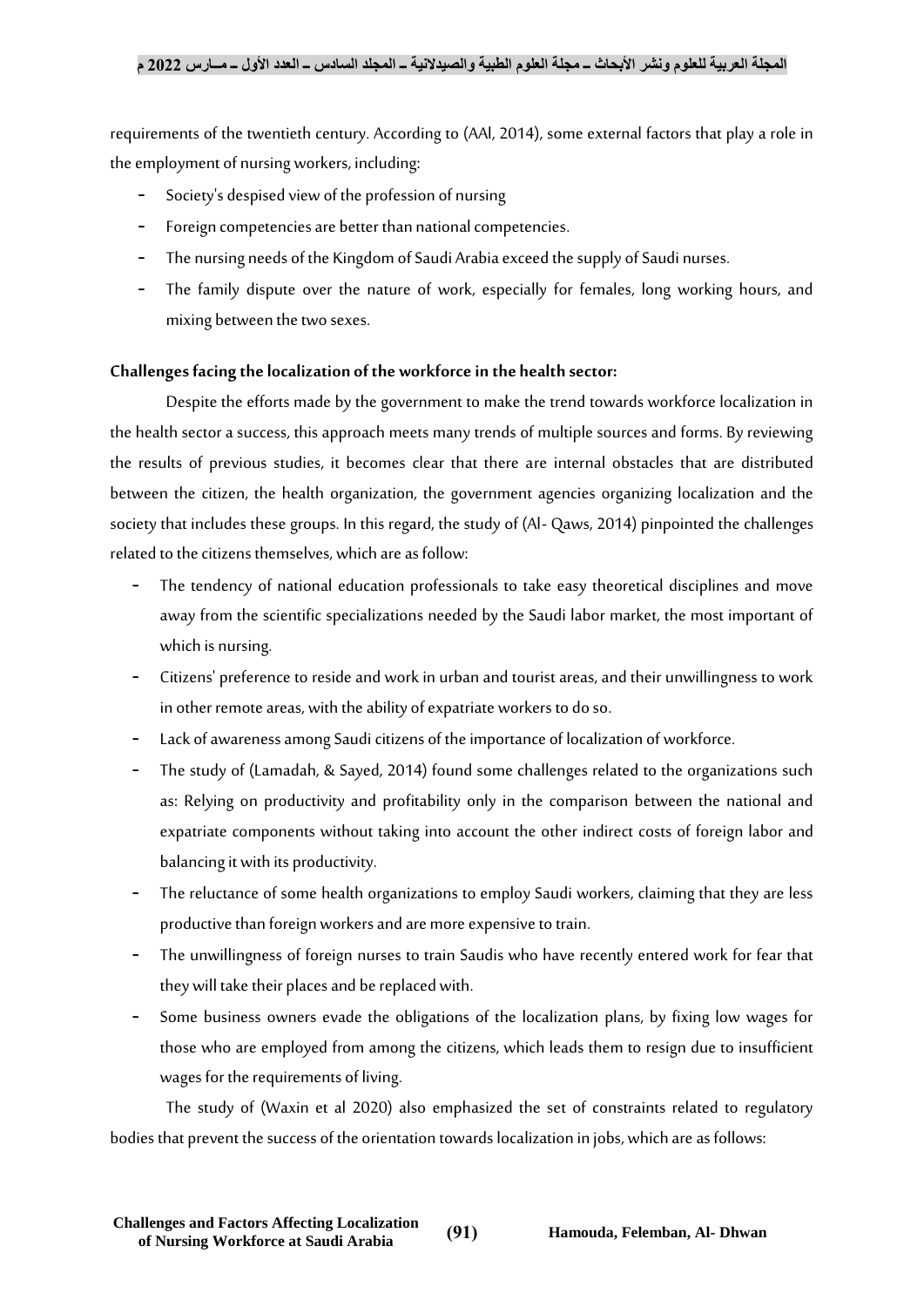- Localization focuses on activities that are difficult to replace by national workers in the near future, and there are rare numbers of national workers in them in the near future, and there are rare numbers of qualified national youth to work in them, such as building and construction fields that achieve a ratio of nearly half of the expatriate workforce in the Saudi labor market.
- The weakness and inaccuracy of the labor market data has made the assessment of the level of achievement of localization projects a subject of ongoing debate among the local public opinion, especially in light of the failure to use a clear and agreed standard to extract this information, which must be based on the sample statistical survey of the workforce.
- The General Investment Authority opened the way for the individual foreign investor at the beginning of its work, and in most investment fields, which caused a great obstacle to the investor citizen and to Localization, although it finally corrected that step by restricting foreign investment in foreign companies in which the citizen owns 25% of the capital and more.
- The perception and equal treatment faced by establishments that achieve other localization ratios that have not achieved the percentages required by workers in labor offices.

In the same context, previous studies confirmed the existence of community- related obstacles hindering the localization process such as:

- The Saudi family's view of the nursing profession that it is a lowly profession and that the Saudi citizens are not fit for this profession.
- The family and society did not discover the talents and skills of their children to help them achieve their desires in line with the future aspirations of the family.

The study of (Alghamdi et al 2019) indicated that there are obstacles related to the outputs of nursing colleges in the Kingdom of Saudi Arabia. And the study of (AAl, 2015) dealt with the outputs of colleges of nursing in the Kingdom of Saudi Arabia, where it was concluded that the experience in nursing is based on more than forty years ago. When the Ministry of Health established the first two nursing schools in Riyadh and Jeddah in 1381 AH. These two schools were the nucleus for qualifying Saudi cadres to work in this field, which represents the backbone of medical activity in any health institution. Not long ago, in 1412 AH, the number of health institutes approached fifty. In 1413 AH, the application of the intermediate university nursing system began with the opening of three colleges for intermediate health sciences for boys in Riyadh, Abha and Dammam, in addition to three colleges for girls in Riyadh, Jeddah and Onaiza. At the end of 1415 AH, the number of colleges of intermediate health sciences reached thirteen colleges, including seven colleges for boys and six colleges for girls. In 1412 AH, 32,180 medical technicians graduated from both genders, and nursing positions are included in this statistic. At the end of 1424 AH, the Kingdom witnessed the establishment of the first specialized nursing college. According to statistics from the Ministry of Economy and Planning, the number of nursing jobs occupied in the Kingdom reached 66,984 of both sexes in 1420 AH, of which 37,126 jobs were in the Ministry of Health,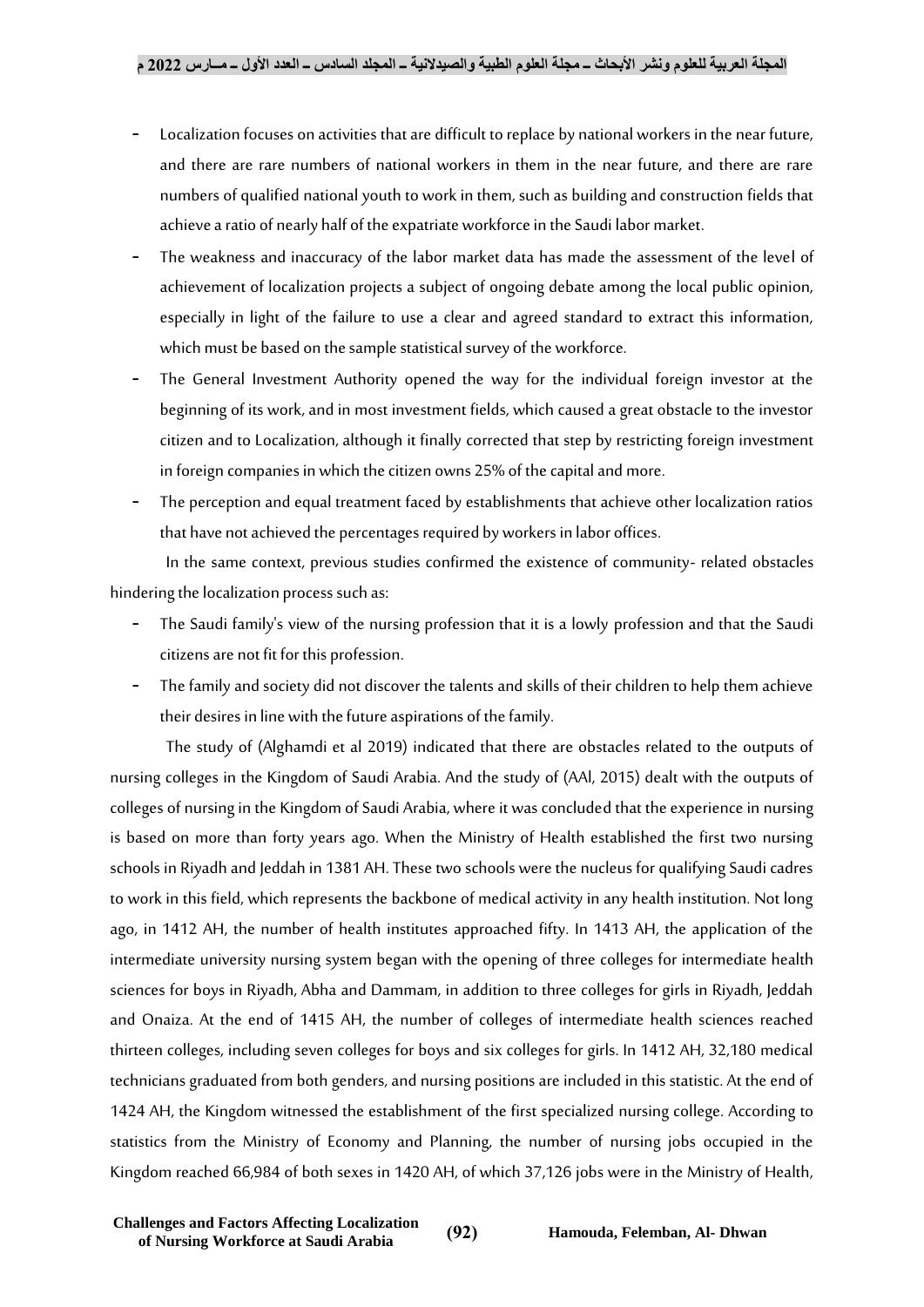and 17,212 were in other government agencies, while there are 12,610 jobs in the private sector, and according to the same statistics, there is one nurse for every 296 citizens, a rate that needs to be reduced to 250 based on the appropriate criteria, and with consideration to many indicators, the Saudi nurse is still within a small margin of the workforce in this field. This margin does not exceed 18% among non- Saudi male and female workers, as the rate of saudization of nursing jobs in them does not exceed 1% only, and the percentage of Saudi nursing in Ministry of Health hospitals reaches 27%, and 15% in other government hospitals, and 50% of female graduates Nursing in pursuit of a better position, or returning home. For this reason and that, the phenomenon has spread globally and is still a source of concern for those in charge of medical policies, and the problem is in the local Saudi dimension - it is at the forefront of the challenges that nursing faces. Dropout does not necessarily mean resignation from the job, but rather means the transfer of nursing work, especially women, from nursing to administrative work in the location in which you work, and this indicates that the problem of leakage needs to be confronted with a strategic approach in which the medical institutions guarantee a reasonable number of cadres whose specializations and tasks are distributed among different fields in the specialties that the health services need in the country. This requires action in a manner that takes into account the future of the profession, the future of health services, and the growing population. In addition to the Localization, which must coincide with the benefit from the foreign manpower, which currently secures about 80% of the nursing jobs in the Kingdom.

The study of (Alshuhri, 2020) confirms that the nursing problems in Saudi Arabia are represented in the limited resources, whether they are human resources, devices, equipment, or medical materials. All countries of the world, and if high- end and fast health care is provided for every human being, the financial allocations for health systems must be greatly increased, and it is difficult for most countries of the world to provide the necessary financial resources to provide satisfactory health care for all residents, and to fill the deficit in public health services, countries encourage the private sector to provide parallel health services for those able to afford it or allocate part of the health services with the commitment to provide basic health services, and some public hospitals or some of their departments suffer great pressure on their services, either because of the lack of human resources of doctors, nurses and technicians, or because of insufficient or the unavailability of equipment, materials and equipment, or expensive medical services, these hospitals are able to alleviate the pressure on some of their services by allocating a part of them, and this allocation comes by allowing private medical teams to provide these services either through private medical institutions, or allocating places in public health buildings for staff and private medical devices, and public hospitals can conclude some agreements with medical staff or institutions at competitive prices to reduce waiting times for patients for some clinics or reducing health care costs, but it is difficult for most of them to bear the full costs of treatment, and if partial allocation is allowed, this will enable patients who are most in need of urgent care or are unwilling to wait to undergo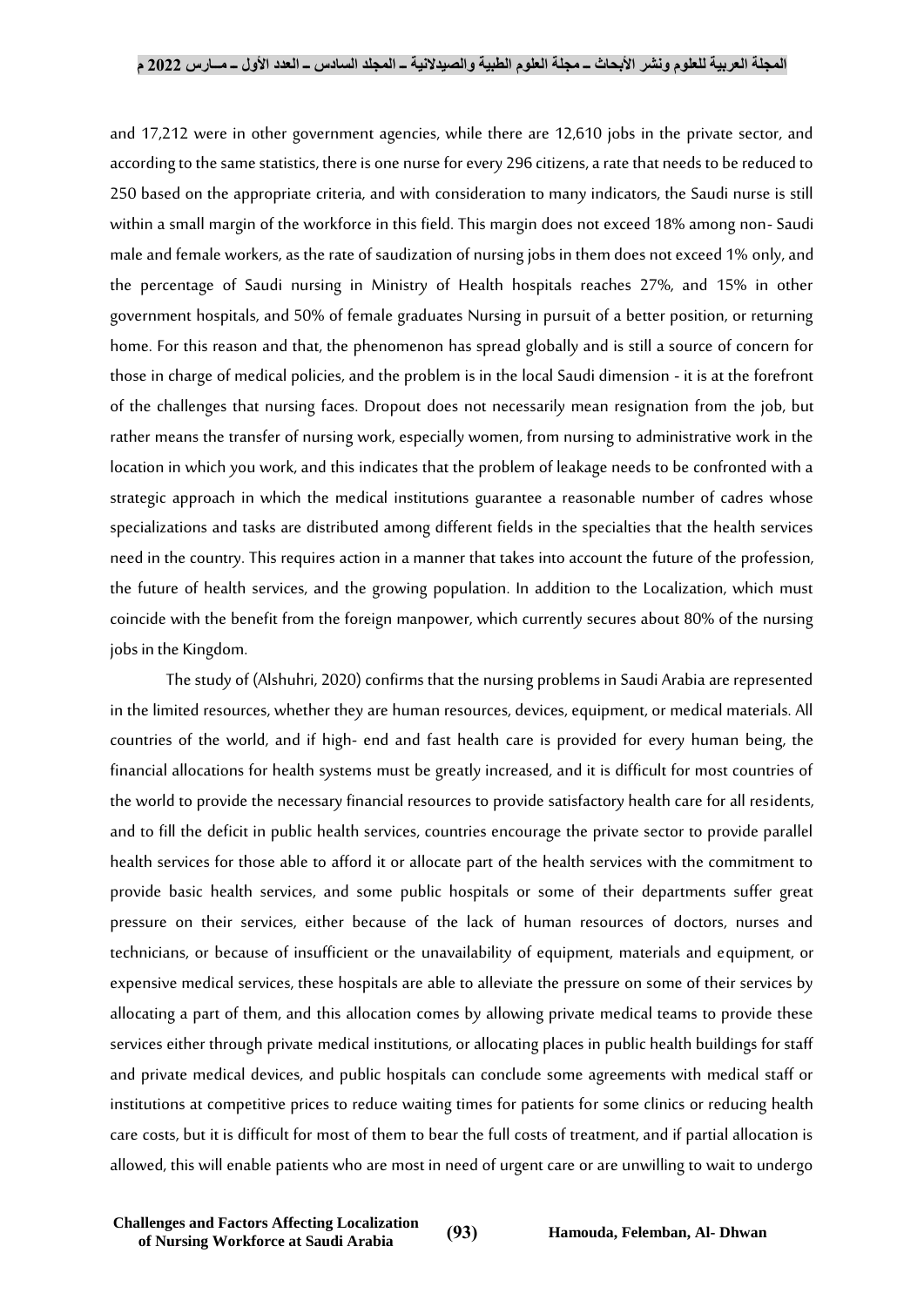part of the medical examinations and tests and then benefit from the services of other government hospitals at a later time. The partial allocation of some services will differ from one hospital to another and as a result, the hospital administration bears the responsibility of determining the services that can be provided from outside the hospital, and this may be subject to some unsatisfactory practices or abuses.

AAl (2015) confirms that with the increase in health care costs, reducing the number of male and female nurses is often seen as the rationale for combating that increase in health care costs. Inadequate staffing or increased job responsibilities both cause problems and stress for nurses. This is especially true for those working nurses who are faced with a variety of severe patient conditions, and in response, some states have adopted legislation to delegate a fixed nurse- to- patient ratio.

#### **Summary of results.**

After reviewing the results of previous studies, it was found that the concept of workforce localization is one of the most important concepts that help achieve development plans and goals. Many researchers have addressed the concept of workforce localization, and through their definitions, it is clear that workforce localization is a system aimed at managing human resources that includes qualifying local citizens to fill jobs entrusted to non- national competencies, with the aim of raising the efficiency and empowerment of young citizens, reducing unemployment rates, achieving social security, preserving local culture, raising the standard of living and supporting the national economy.

Some previous studies focused on the factors affecting the workforce localization, and these studies confirmed the existence of internal factors, such as institutional support and the administrative leadership's conviction and commitment towards the orientation towards the workforce localization, as well as the incentives provided to the citizens, such as increasing wages and improving working conditions. Studies have also emphasized the importance of the role of organizational culture in the process of workforce localization, as providing values and philosophies towards national employment affects without the least doubt influencing job localization policies and practices, as workforce localization efforts must be linked to the strategic objectives of the establishments, and some studies confirmed the existence of external factors affecting workforce localization represented in the view of society and the family, and the availability of national competencies compared to foreign competencies.

The previous studies came to confirm the existence of challenges and obstacles to the localization of nursing workers in the Kingdom of Saudi Arabia. Among the most important of these challenges are the negative attitudes of citizens towards the nursing profession, and the organizations' preference for foreign competencies over local competencies in terms of achieving profitable productivity, as some business owners evade the obligations of workforce localization plans.

The General Investment Authority opened the way for the individual foreign investor at the beginning of its work, and studies indicated that there are obstacles related to society and its worldly view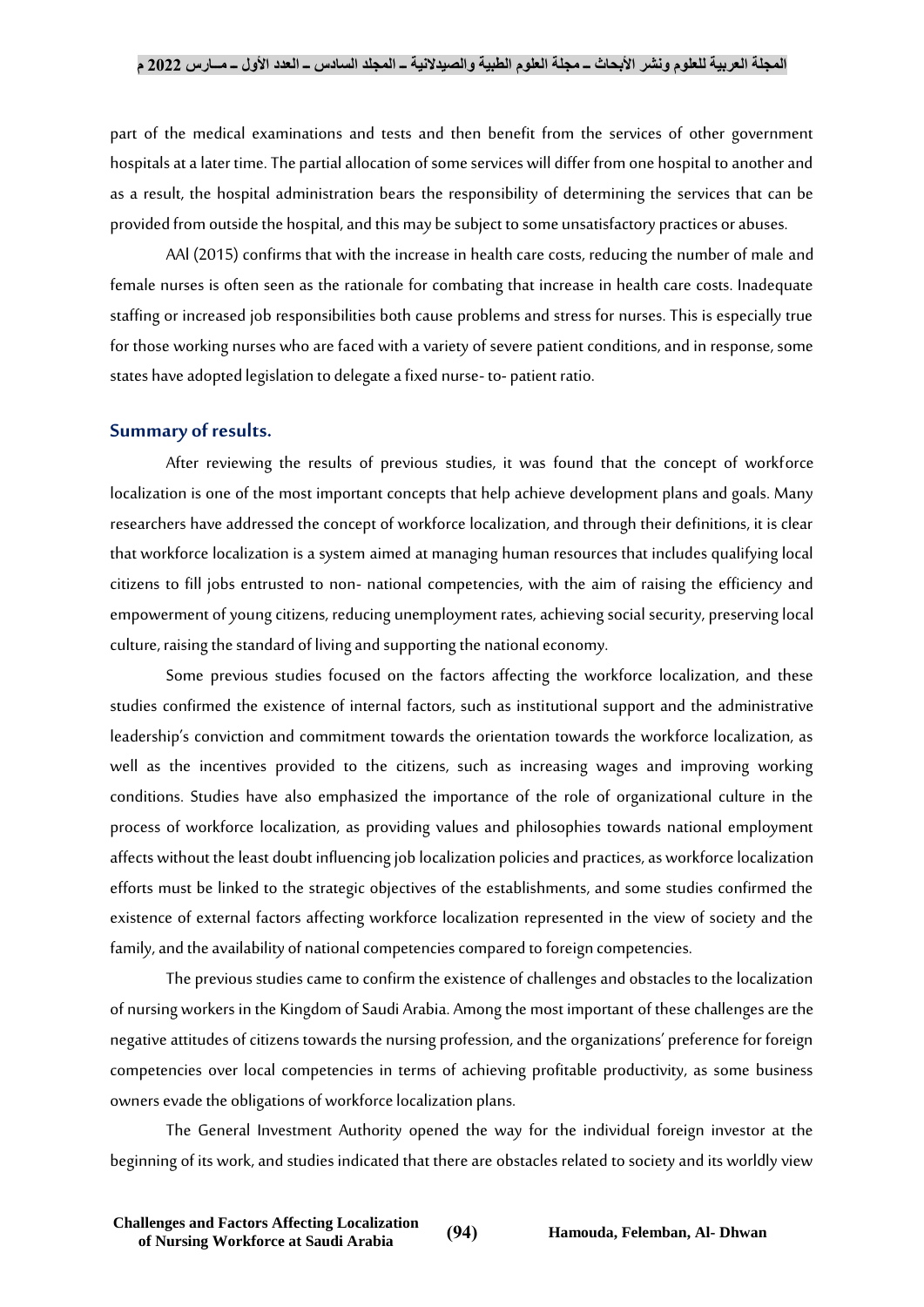of the nursing profession, and the destruction of the availability of sufficient awareness of the importance of the role of nursing in the health field. The number of nursing colleges is not sufficient to meet the nursing need in the Kingdom, which drives health institutions to attract foreign workers. Among the few obstacles are courses, seminars, and scientific meetings that contribute to developing the performance and efficiency of nurses, and the nurse bears the costs of these courses, which makes them bear a financial burden that exceeds their burdens, and among the challenges facing the nursing workforce, the limited resources, whether they are human resources, equipment, or with medical devices or materials, and limited resources result from their high costs and insufficient financial resources allocated to health care.

## **Recommendations.**

Through the findings of the study, the study recommends working on educating citizens and spreading adequate awareness of the importance of the nursing profession in society, changing the society's view towards it, and working to develop local nursing competencies through holding free training courses, workshops and scientific meetings to match foreign competencies in achieving productivity and profitability, reducing the attraction of individual foreign labor and investing in local labor, especially in the field of nursing and healthcare, and placing related stakeholders in their responsibilities towards planning for the localization of nursing labor, working to support and motivate students to enroll in nursing colleges in the Kingdom, in addition to providing all the logistics of medical supplies, equipment, and special materials for health care, and working to qualify local citizens to occupy jobs entrusted to non- national competencies to raise the efficiency and empowerment of young citizens, and to provide projects that reduce unemployment rates, raise the standard of living and support the national economy, and work to provide institutional support for nursing workers. In specific, the following are the main recommendations that were reached by the study:

- 1. Educating citizens and spreading adequate awareness of the importance of the nursing profession in society, and changing the society's view towards it.
- 2. Working on developing local nursing competencies by holding free training courses, holding workshops and scientific meetings to match foreign competencies in achieving profitability.
- 3. Reducing the attraction of individual foreign labor and investing in local labor, especially in the field of nursing.
- 4. Supporting and motivating students to enroll in nursing colleges in the Kingdom.
- 5. Providing all the logistics of medical supplies, devices, equipment, and special materials for health care system.
- 6. Providing projects that reduce unemployment rates, raise the standard of living and support the national economy.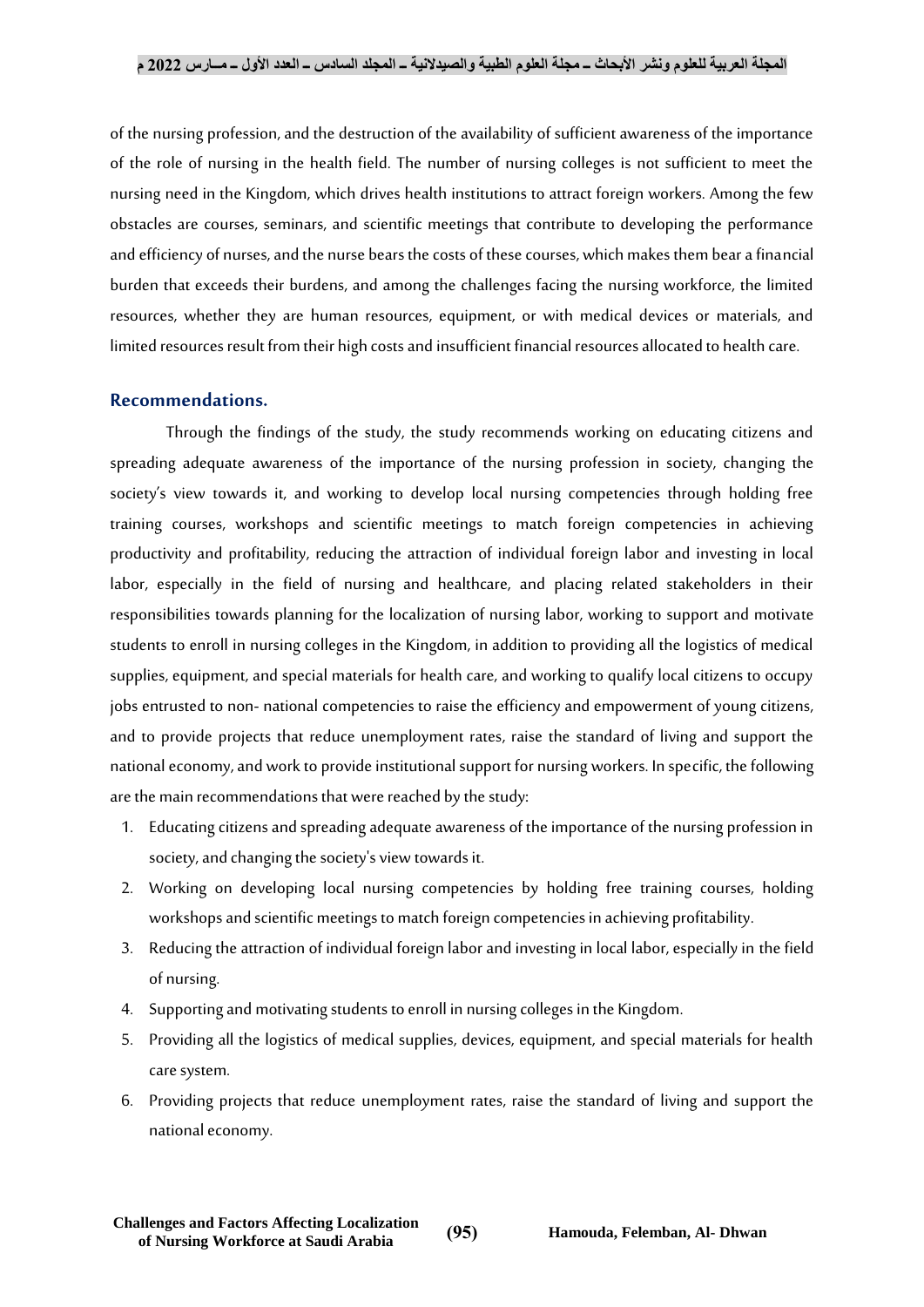- 7. Work to provide institutional support for nursing workers, and the administrative leadership's conviction and commitment towards the direction of workforce localization.
- 8. Strengthening the role of organizational culture in the localization process, by providing values and philosophies towards national employment and linking efforts to localize jobs with the strategic objectives of establishments and institutions.

## **References.**

- AAl, M. (2015). Clinical nursing teaching in Saudi Arabia challenges and suggested solutions. J Nurs Care S, 1, 2167- 1168.
- Abbas, S., Zakar, R., & Fischer, F. (2020). Qualitative study of socio- cultural challenges in the nursing profession in Pakistan. BMC nursing, 19, 1- 7.
- Aboshaiqah, A. E., Hamadi, H. Y., Salem, O. A., & Zakari, N. M. (2016). The work engagement of nurses in multiple hospital sectors in Saudi Arabia: a comparative study. Journal of nursing management, 24(4), 540- 548.
- Abouraia, M. K. (2014). Saudization framework and unemployment in Saudi Arabia: Antecedents and consequences.European Journal of Business and Management, 6(17), 199- 207.
- Al- Asfour, A., & Khan, S. A. (2014). Workforce localization in the Kingdom of Saudi Arabia: Issues and challenges. Human Resource Development International, 17(2), 243- 253: https://www.tandfonline. com/doi/abs/10.1080/13678868.2013.836783.
- Al- Qahtani, Abdullah. (2016). The effectiveness of a program based on reality guidance in reducing psychological pressures among nursing professionals in the Kingdom of Saudi Arabia. The Journal of the Islamic University for Educational and Psychological Studies, 23(4), 13- 133.
- Al Qaws, Saud. (2020). Social and employment adaptation of Saudi youth in workforce localization in accordance with Vision 2030. The Arab Journal for Security Studies. 36 (3), 375- 392.
- Alghamdi, R., Albloushi, M., Alzahrani, E., Aldawsari, A., & Alyousef, S. (2019). Nursing education challenges from saudi nurse educators' and leaders'perspectives: A qualitative descriptive study. International journal of nursing education scholarship, 16(1).
- Ali, I., Ali, M., Grigore, G., Molesworth, M., & Jin, Z. (2020). The moderating role of corporate reputation and employee- company identification on the work- related outcomes of job insecurity resulting from workforce localization policies. Journal of Business Research, 117, 825- 838.
- Alluhidan, Mohammed, et al. "Challenges and policy opportunities in nursing in Saudi Arabia." Human Resources for Health 18.1 (2020): 1- 10.
- Alshammari, M., Duff, J., & Guilhermino, M. (2019). Barriers to nurse–patient communication in Saudi Arabia: an integrative review. BMC nursing, 18(1), 1- 10.